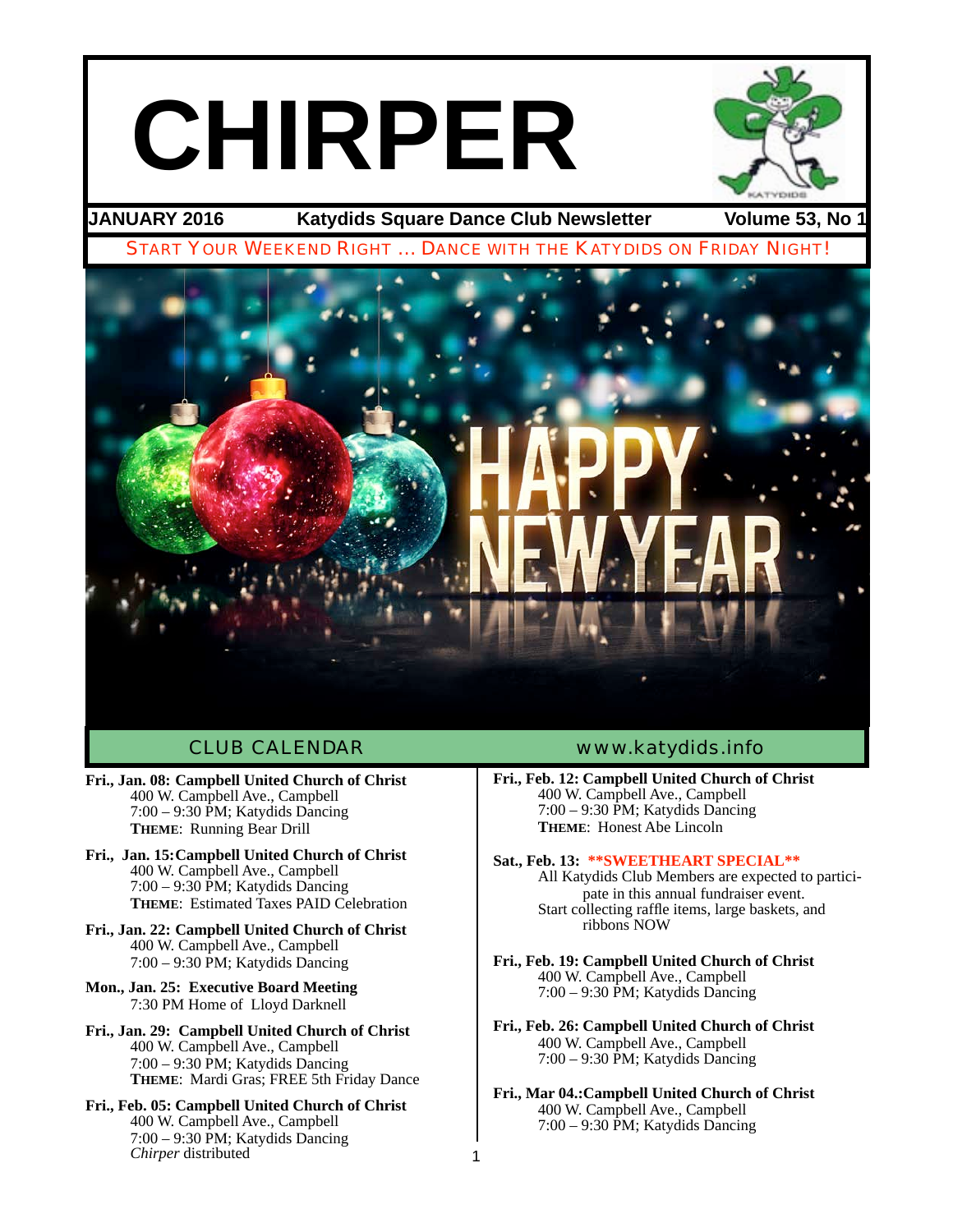# SQUARE HEAD ASSIGNMENTS and DUTIES

*Super Square Head Stephanie Stevens (408-871-9525)*

Jan. 01 ........DARK - New Years Jan. 08 ........Franger / Moore Jan. 15 ........Nassau / Matolyak Jan. 22 ........Travelstead / Pitts Jan. 29 ........Clark / Village

Feb. 05........Tillman / Criswell Feb. 12........Paterson / Stevens Feb. 19........Angotti / Smith Feb. 26........Hebson

Mar. 04 .......Hosoda Mar. 11 .......Wilhelmsen Mar. 18 .......Grubb & Lehnhoff Mar. 25 .......Steele

# **Before the dance:**

- Notify the Super Square Head, Stephanie Stevens, 408-871-9525 of any needed changes to assigned dates.
- Purchase and bring 6 to 8 lbs ice for the water cooler.
- On scheduled night, the designated Square Heads should arrive by **6:30** PM.and stay until clean up is finished around 9:45 PM. A Katydids member with a key will open the doors and will secure the hall at end of evening.
- Sweep floor if needed and set up tables and chairs.
- Make ice water and start hot water for tea & coffee. • Set up food & drink tables and put out flyers on table.

# **During Club dance:**

- Welcome everyone at the sign-in table.
- Collect a **\$5.00** donation from each guest and have them sign in. "Regular" guests sign the prepared sheet, new guests sign the guest book.
- In the green box, there is an envelope with petty cash for making change.
- Offer raffle tickets: 5 tickets for \$1.00.
- In the green box, there are envelopes for keeping track of money collected during the evening.
- Divide the raffle proceeds 50% to the Club, 50% to the winner.
- Check that water and cups do not run out during the evening.

## **After the dance:**

- If Treasurer is not present, pass monies collected to any Executive Board Member.
- ALL MEMBERS can help the Square Heads clean up. Help put away tables and chairs and pack up the coffee pot, cooler and other supplies put back into the Club cupboard.
- *Remove non-recyclable trash accidentally tossed into the designated recycle bins*. Take the trash bags out to the dumpster located in the side parking lot.
- Sweep or wet mop the floor as necessary.
- Note: Tables must go into the closet FIRST (remember the Caller's table, too), then the chair rack.
- Notify the Quartermasters, **Steven Lehnhoff or Naomi Grubb** (408-227-3631) of any replacement supplies needed for the next week.

# PLUS LEVEL DANCE EVENTS

### **Jan. 9: Running Bear Hoedown; Krazy Dazys** Sunnyvale Presbyterian Church, 728 Fremont Ave. 7:30 8:00 PM; PreRounds 8:00 – 10:30 PM; Caller Eric Henerlau Running Bear Tip: Jim Osborne

### **Jan. 15-17: Winter Festival, King City**

Salinas Valley Fairgrounds, King City Callers: Jerry Story, Bob Baier, Tony Oxendine, Michael Kellogg, Pat Carnathan Cuer: Eileen Silvia

# **Jan. 30: Whing Ding; SCVSDA/SCVCA**

Callers: Keith Ferguson, Mike Luna, Jim Osborne Cuer: Barbara Lynn-Smith

### **Mar. 18-20: USDA Fiesta**

Kern County Fairgrounds, 1142 So. P St., Bakersfield Callers: Tony Oxendine, Bronc Wise, Charlie Robertson, Michael Kellogg, Justin Russell Cuers: Mary Ann Callahan & Craig Cowan, Sharon & Casey Parker, Neil Booth & Patty HFarshman

# 

# GENERAL DANCE PROGRAM EVENTS

### **Jan. 16: General Dance; SCVSDA**

St. Andrews United Methodist Church, 4111 Alma St., Palo Alto

7:30 – 10:00 PM; Caller: Harlan Kerr

### **Feb. 20: General Dance; SCVSDA**

St. Andrews United Methodist Church, 4111 Alma St., Palo Alto 7:30 – 10:00 PM; Callers: Bob Elling, Rich Reel

# SEPTEMBER CLASS LEVEL HOEDOWNS

# *Support our newest dancers!!*

- **Jan. 23: Newer Dancer Hoedown; SCVCA** Resurrection Lutheran Church 2495 Cabrillo Ave., Santa Clara Callers: Jim Osborne & Tork Clark
- **Feb. 6; Hearts & Flowers Hoedown; CPSD** Camden Community Ctr; 3369 Union Ave., San José 7:30 – 10:00 PM Callers: Tork Clark Bring food to share
- **Mar. 5: Spring Fling Hoedown; Sunnyvale Singles** Murphy Park, 250 N. Sunnyvale Ave. Sunnyvale

**Happy Anniversary!!**<br>Steven Lehnhoff & Naomi Grubb Jan. 17

**Steven Lehnhoff & Naomi Grubb**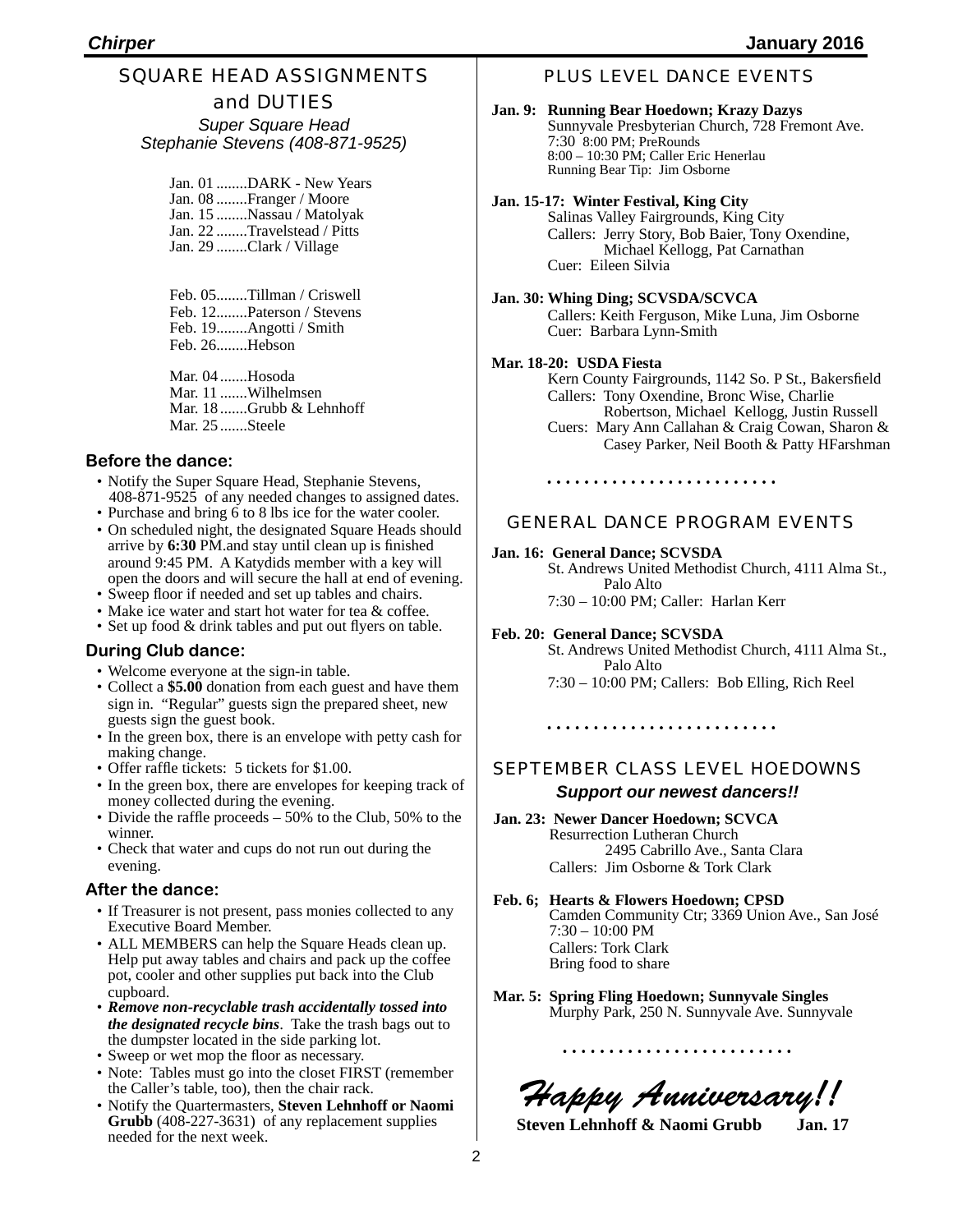# SWEETHEART SPECIAL Feb. 13th

Our annual Club Hoedown is right around the corner, and now is the time to jump in and all work for a successful and fun  $53<sup>rd</sup>$  Sweetheart Special (SHS). Volunteers are needed in almost every area.

| Chair                      | Gary De Lapp           |
|----------------------------|------------------------|
| <b>Flyers</b>              |                        |
| Kitchen                    | <b>Maxine Darknell</b> |
| Decorations                | Gary De Lapp           |
| Setup (2:00pm at church)   | Come One & All         |
| Badges & Ribbons           | Lloyd Darknell         |
| <b>Beverage Management</b> |                        |
| Publicity                  | Everyone               |
| Door                       | Pat Angotti            |
| <b>Raffle Baskets</b>      | Pat Angotti/Dory Clark |
| Raffle prize donations     |                        |
| <b>Raffle Ticket Sales</b> | Morris Hosoda          |
| Buffet dishes              | Need lots of help!!    |
| Buffet table decorations   | <b>Need Volunteers</b> |
|                            | (camellias)            |

 (camellias) Club members do not pay to attend the SHS, but help by participating in the tasks or support tasks listed below:

- Be a committee chair
- Make & Distribute Flyers
- Sell ribbons to your other clubs or visited clubs
- Sign up to work shifts
- Sign up to bring food. Each member is expected to sign up for one item, if you prefer, or you cannot attend, you may give \$10.00 per person for the committee to purchase needed items. Sign ups begin this month.
- Collect or give raffle prize items (things you would like to receive) and baskets, ribbon & cellophane.

• Find donations from local businesses.

Thanks for your support to make this the best KATYDIDS Sweetheart Special !!

WINTER BEGINNER CLASSES

MONDAYS:

Bows & Beaus Caller/Instructor: Tork Clark Loyola Elementary School, 770 Berry Ave., Los Altos 7:30 – 9:30 PM Starts: Jan. 2016 Cost: \$5/night Contact: [contact@bowsandbeaus.org](mailto:contact@bowsandbeaus.org)

TUESDAYS:

Sunnyvale Squares Caller/Instructor: Rich Reel Murphy Park, 250 N. Sunnyvale Ave., Sunnyvale 7:00 – 8:30 PM Starts: March 1, 2016 Cost: 1st night FREE; then \$25 per month Contact: Roger 408-744-1021

# PRESIDENT'S CORNER

Hi Everyone,

We had a great Christmas and New Year's Holiday and I hope everyone else

did too. We went to the Rockin' Jokers New Years Eve Dance and the dance was a lot of fun. It was nice seeing other Katydids there.

We need to start planning for our Sweetheart Special Dance on February 13th. We will be looking for volunteers to help. You will have the opportunity to sign up for various jobs including what food you would like to bring to the dance.

I also want to remind everyone that an updated copy of the Katydids bylaws is now available on our web site. If you would like a printed copy of the bylaws send me an email request and I will bring you a copy.

**Lloyd**

# HOLIDAY POTLUCK

Thank you, Thank you, to **Eric** & **Jacky** for chairing this annual holiday event. The food was wonderful, the set up & decoration lovely. And, to **Morris** for the wacky fun holiday bendables.

And, for those who asked: The kale salad WITHOUT the mandarin oranges was from Costco. It is called "Sweet Kale/Chou Frisé Doux" . There were also requests for the 'other' salad WITH the mandarin oranges, as well as for the yummy roasted potatoes. Who brought those?

## 

# MESSAGE FROM OUR SWEETHEART SPECIAL RAFFLE BASKET CHAIRS

It is almost time for our annual Sweetheart Special, let's make it the best, Time to start thinking of what you want to give for the Raffle, This is not a White Elephant Sale, this is our annual money maker. Please donate something you would want to win, not something that should go to Goodwill. It is not quantity it is quality that we are looking for. You can start bringing in the items next week. Dory and I will be putting the items together.

Thank you for your support.

Submitted by Pat Angotti & Dory Clark, Raffle Basket Chairs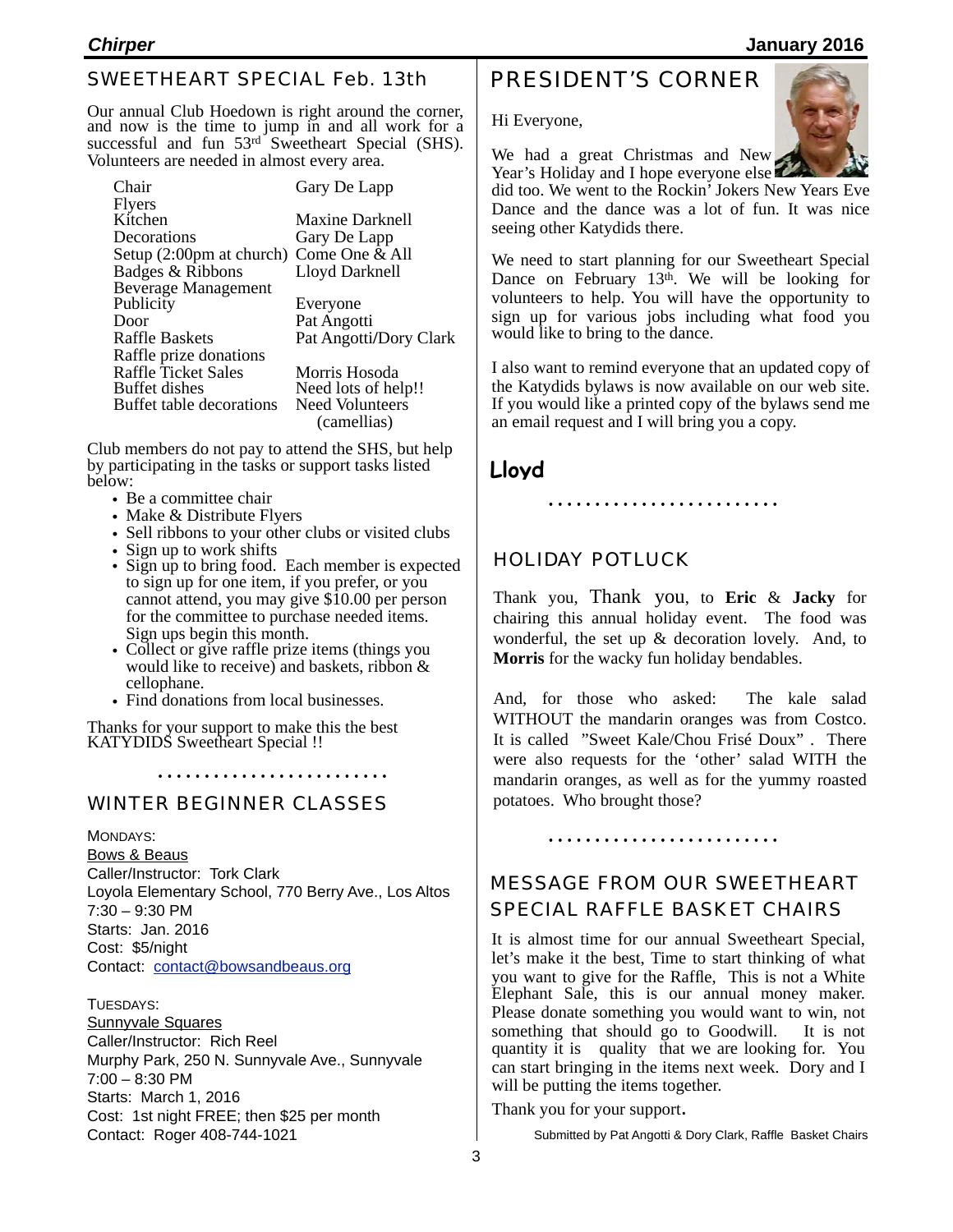# CALLER'S CORNER

Hi Katydids

# **I am about to climb up on my soap box again.**

As you all know I have been yapping about dance levels &

classes for quite awhile. Mostly this was rooted in doing everything I can to speak to every traveling caller I can connect with. I currently call at least 4 times a week BUT the traveling guys/gals often experience more dancer capability in a week than I will in a year. For many years these guys & gals have been saying the dancing capability nationwide is going downhill. Somehow dancer leaders and many new callers have gotten the idea quickly teaching Plain Vanilla Standard Application is the path to nirvana. That is showing to NOT be true worldwide.

Last weekend I had the privilege of being one of the callers invited to call at the NCSDA (Northern Calif. Square Dancers Assoc.) Annual Anniversary Dance. Just a few years ago that dance had about 30 Squares. Last Sunday, nine squares in the door, eight at most dancing. Spooky stuff if we want MWSD (Modern Western Square Dancing) to survive.

I am told our friends at Bows & Beaus had somewhere between 50 & 80 dancers in the January 2015 class to start. Apparently only 2 dancers joined the club. As the new club caller replacing Gary Carnes at Sunnyvale Squares, I find though Sunnyvale has run a class for many years, in recent years, few if any students have joined the club. For whatever reason/ cause that info. adds to spooky times for MWSD.

**Roger Smith** shared an article from *American Square Dance Magazin*e January 2016 with me. It is presented by two very popular internationally traveling callers. It may be self serving but this is very close to what I have been yapping. Please read it at [www.3osb.com/asdm.html](http://www.3osb.com/asdm.html) . Roger scanned it and got permission for me to post it to my web site. I intend to share it in as many places as possible.

In Sept. of 2015 with lots of help from **Val Paterson**, a few others, & lots of **Morris** printing efforts, I tried to run a class. After eight weeks of class we had just under two squares of students, but the cost of the hall was beyond my resource, so we shut down at eight weeks with a considerable \$ loss.

We need to talk **SOON,** and if Katydids are going to survive we need to have a class (probably two every year) on club night. AND as the Article, Bows & Beaus, & Sunnyvale seem to show, Non-Dancer to Plus is NOT a sustainable plan at the speed MWSD is waning.



MARK YOUR CALENDARS!



# It's THAT time of year …

Remember to use the hand sanitizer located on the snack table in the back of the hall and/ or the soap at the kitchen sink to help keep germs from spreading, particularly during the winter months. Of course, if you are ill, or symptomatic, it is best to stay home and we will all be most thankful and wish you a speedy recovery.

**JIM** (Katydids Club Caller)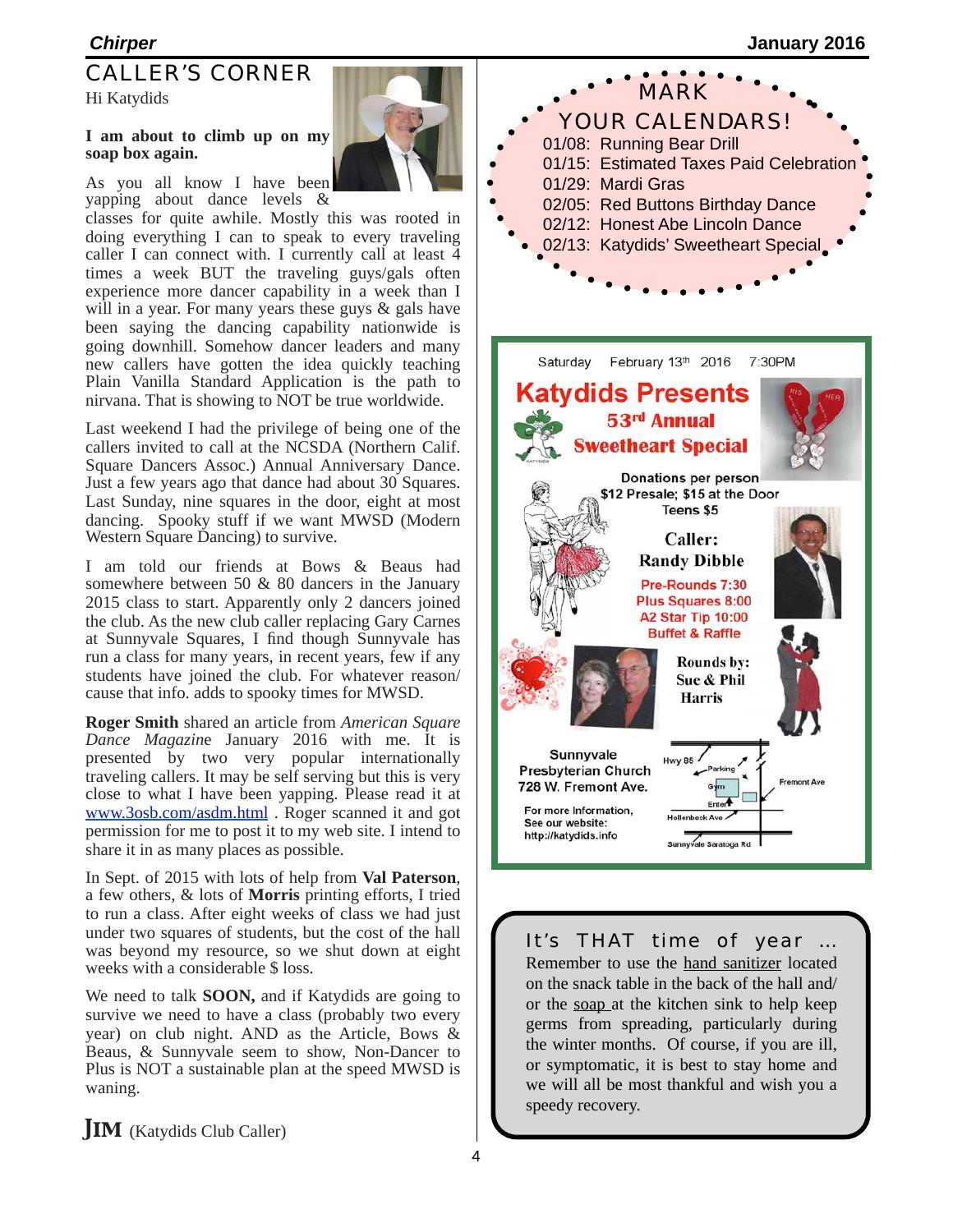# *Chirper* **January 2016** *Chirper Chatter…*

**Square Dance Calls Picture Puzzle Time…**

Last month's answers: #15 – Load the Boat #16 – Peel the Top

**#17**



**#18**



# **Photo Puzzle Time…**

Can you identify this tall dead tree with a STAR on top as to where it is located? It made the SJ Mercury News before the Holidays.



Last month's photo puzzle is an ENLARGED PHOTO OF A CONNECTED VELCRO.

**Val Paterson** was gone for three weeks, going to Nebraska to see her aunt; then unto Branson, MO to see some shows; flew to Atlanta, GA, flew to Philadelphia, PA (to get to Lancaster); flew to Chicago to drive to Traverse City, MI, to see her parents. Wow! A lot of traveling but we are glad to see you home…

**Ted Shaney** had a bothersome cut under his left foot, had a minor burn on his right foot when HOT chocolate was accidentally poured on his foot, and hurt his left knee twice falling. **Kathy** never drove and **Ted** recently had his driver's license revoked, so now, they are very dependent on Dee, their caring, helpful, caregiver, 24/7…

Our Katydoer, **Alan Fanning** has been having a great deal of concern with his pancreas which may be the reason why he chose not to join any square dance clubs for the moment. Word was received that he had a serious operation at St. John's Hospital in Santa Monica on Dec. 4 and discharged on Dec. 17. Much to his relief there is no evidence of cancer at the surgical margins. He still will have chemo treatment after his healing from the surgery. If all goes well he should be home in early January…

**Stephanie Stevens'** son, his wife and their two girls have been in Germany for a week, headed for Austria and after Christmas will be in Rome. The girls' church choir was selected (among many from around the world) to sing at a special January  $1<sup>st</sup>$  Mass given by Pope Francis. As a result of this trip, the family gathering for gift exchanges will be delayed until sometime in January…

> *Morris Hosoda* [moho77@gmail.com](mailto:moho77@gmail.com)

# HAPPY BIRTHDAY!

| Skip StevensJan. 04     |  |
|-------------------------|--|
| Robbie Criswell Jan. 11 |  |
| Roger SmithJan 14       |  |
| Kathy ShaneyJan. 22     |  |
| Pat Angotti Jan. 28     |  |

# Church Food Pantry Refill Huge Success

To all of our wonderful Katydids and guests, you have contributed \$800 to the Campbell United Church of Christ's annual Food Pantry Refill Drive. As a volunteer Food Pantry Coordinating Chairman of this drive, I am extremely grateful, excited and appreciative of what you have done. This church is very thankful and our relationship remains strong which I feel is paramount. Thank you.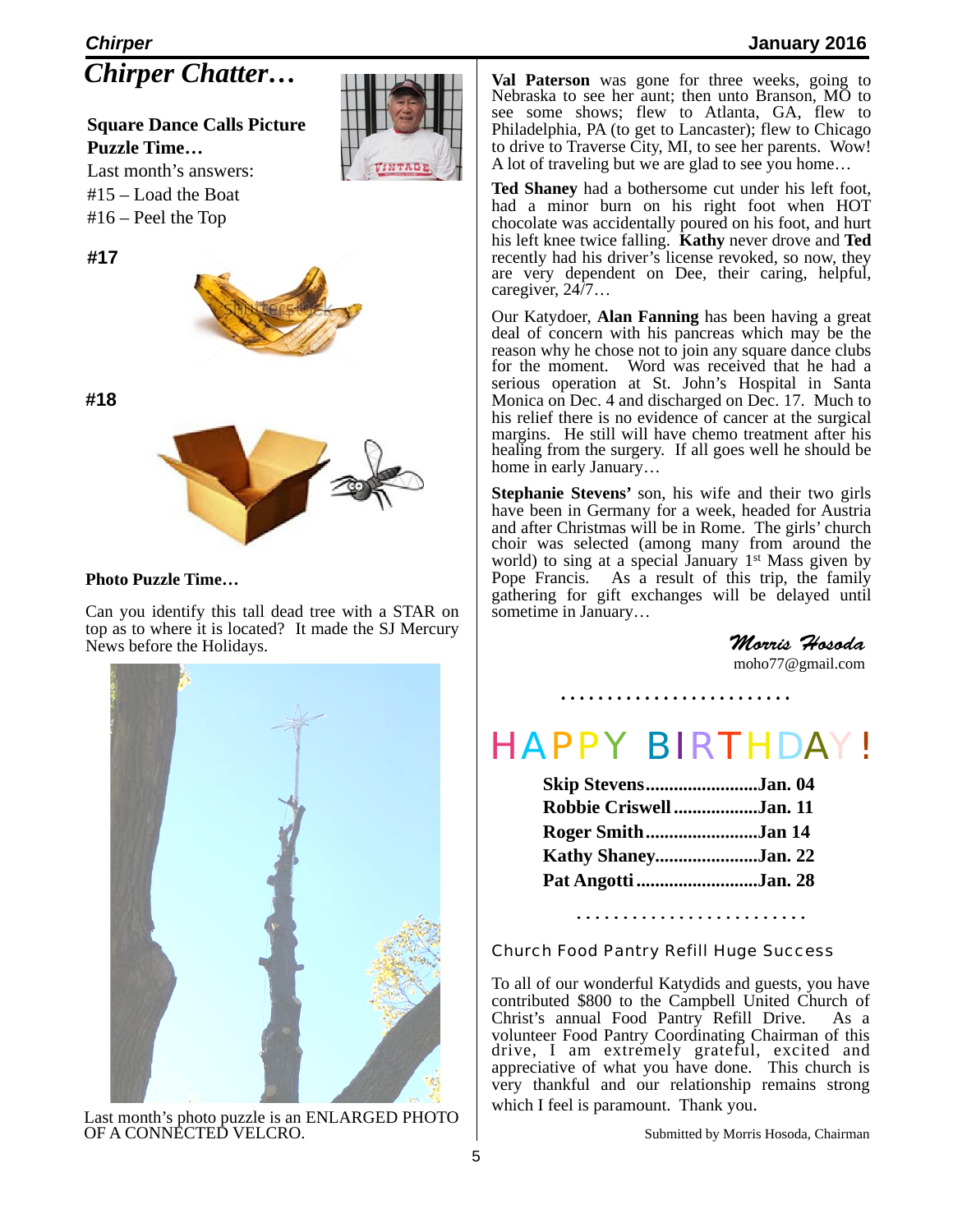# KATYDIDS ANNUAL HOLIDAY POTLUCK **Friday, December 18, 2015**















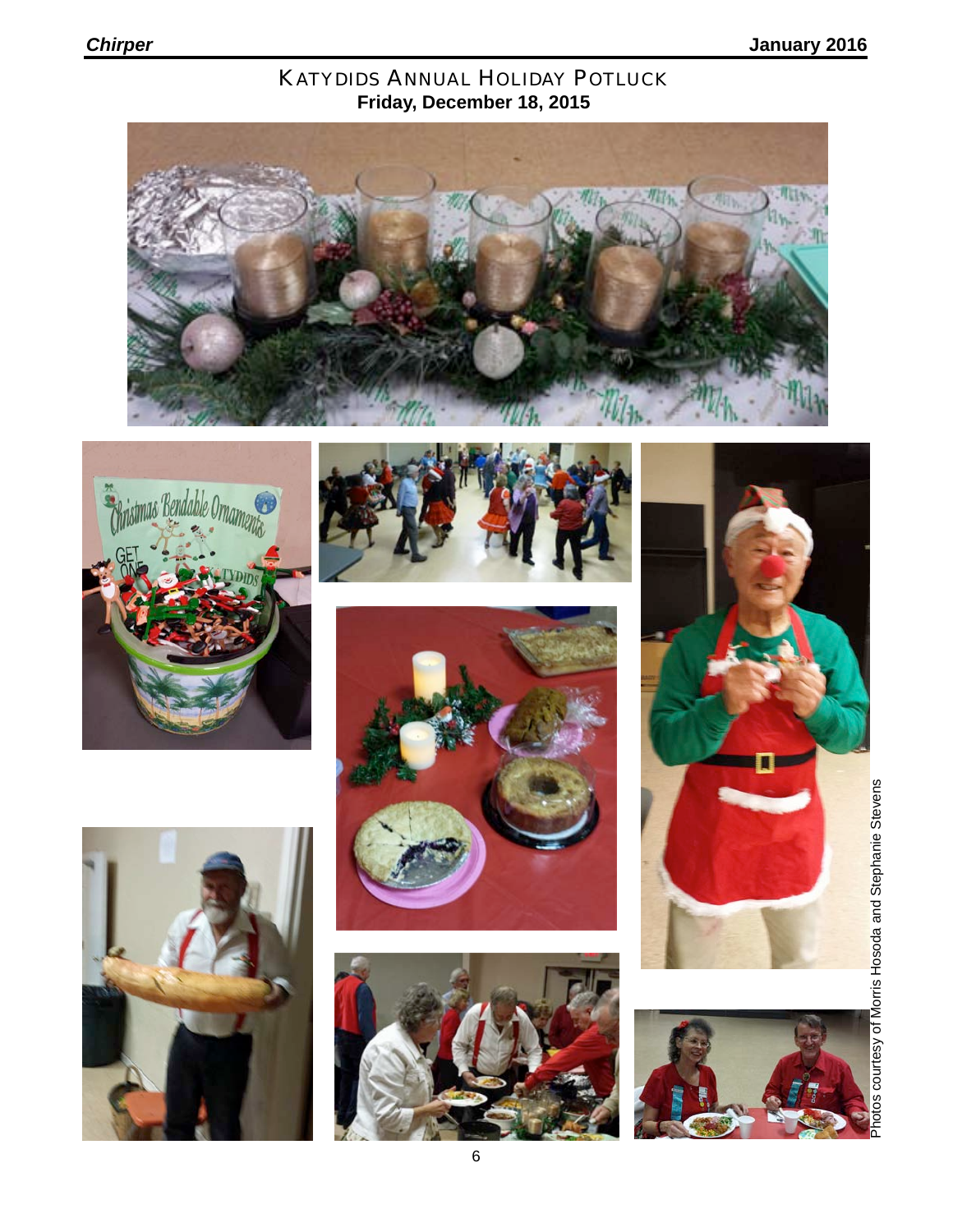